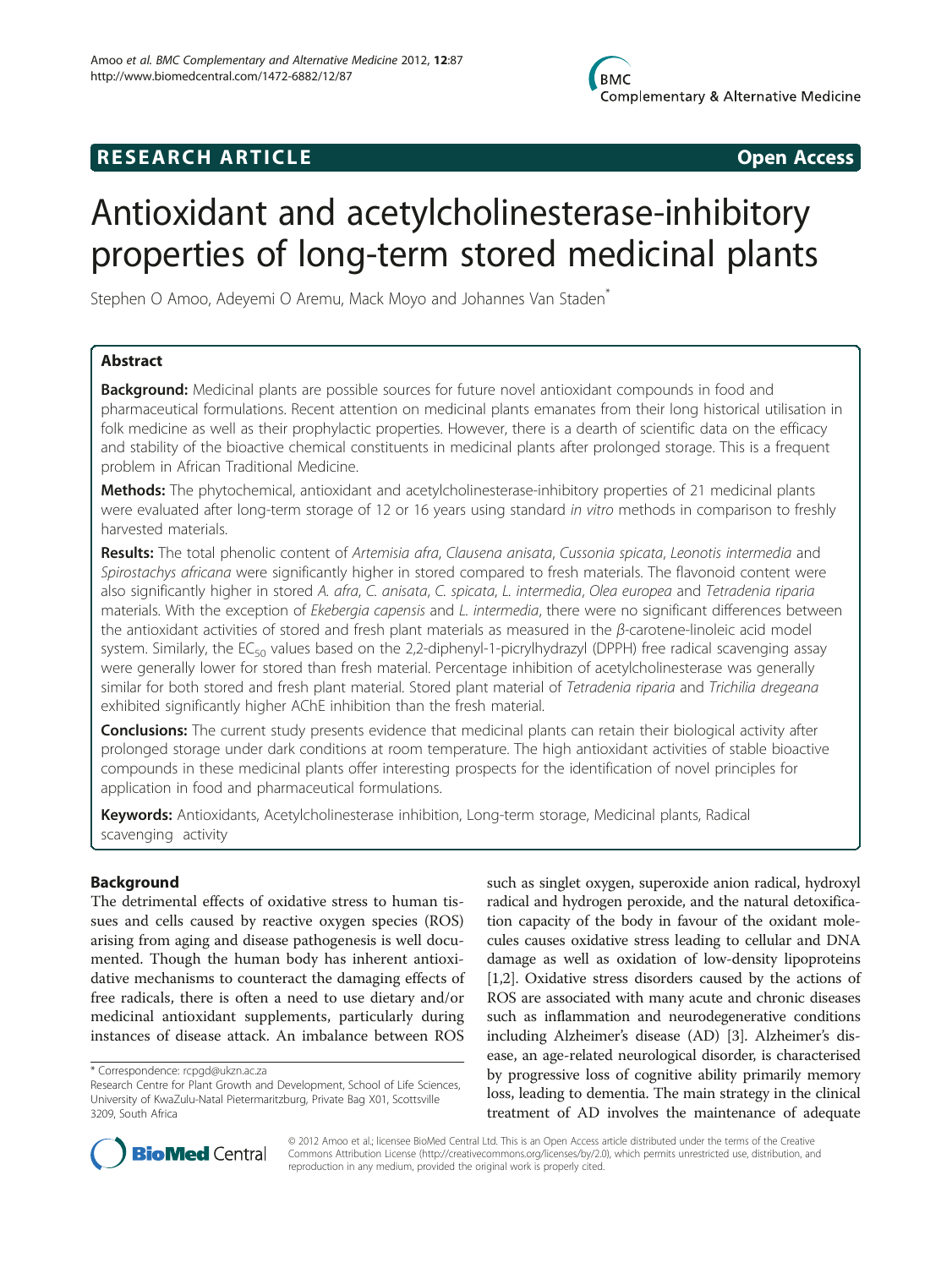levels of acetylcholine (ACh) at neurotransmission sites [[4\]](#page-7-0). Thus, the inhibition of acetylcholinesterase (AChE) prevents the hydrolysis of ACh thereby maintaining normal memory function. The consumption of antioxidants is highly correlated with lower incidences of AD [[5](#page-7-0),[6](#page-7-0)]. As a result, the use of natural compounds with high levels of antioxidants has been proposed as an effective therapeutic approach for AD [[5\]](#page-7-0).

Against a background of growing concerns about the toxicity and side effects of many synthetic therapeutic agents, there has been a renewed interest globally, in the search for antioxidants and AChE inhibitory compounds from natural sources, particularly medicinal plants [[1,2](#page-7-0)[,7](#page-8-0)- [14](#page-8-0)]. Medicinal plants have long been used to treat cognitive memory dysfunction symptoms [\[4,5](#page-7-0)[,15-19\]](#page-8-0). The growing relevance of medicinal plants as possible sources for the discovery of novel antioxidant molecules is often based on their long historical utilisation in folk medicine, especially in developing countries. In addition, the recognised health benefits of medicinal plants emanate from their prophylactic properties [[6](#page-7-0)]. Most notably, traditional practices in the Ayurvedic, Chinese and African medicinal systems are strongly based on prevention and the promotion of good health; hence plant extracts and herbal preparations are regularly consumed as rejuvenators, tonics and/ or nutritional supplements [\[8\]](#page-8-0). Traditional medicine practitioners and gatherers often store plants before they are eventually consumed. However, there is a dearth of scientific data on the stability and efficacy of the bioactive compounds in medicinal plants after prolonged storage. In the present study, 21 commonly used South African medicinal plants (Table [1](#page-2-0)) were investigated for their phytochemical, antioxidant and AChE-inhibitory properties after 12 or 16 years storage in comparison to freshly harvested material. These plants are used in traditional medicine to prevent and/or treat pain-related ailments and infections [\[20](#page-8-0)-[23](#page-8-0)]. Fresh materials were harvested from the same locations and season as the stored materials [\[21,23](#page-8-0)] to minimise any differences due to geographical and seasonal effects [\[24\]](#page-8-0).

# Methods

# Chemicals and reagents

Acetylcholine iodide, AChE from electric eel (type VI-S lyophilized powder), β-carotene, 2,2-diphenyl-1-picrylhydrazyl (DPPH), 5,5-dithiobis-2-nitrobenzoic acid (DTNB), galanthamine, gallic acid, catechin and linoleic acid were obtained from Sigma-Aldrich (Steinheim, Germany); butylated hydroxytoluene (BHT) from BDH Chemicals Ltd. (Poole, England); and harpagoside from Extrasynthèse (France). All chemicals and reagents used were of analytical grade.

# Plant material and preparation of extracts

Table [1](#page-2-0) shows the scientific names, and voucher specimen numbers of the evaluated plant materials. Following oven-drying at 50 °C, plant materials were stored at room temperature (25 °C) in brown paper bags in the dark for 12 or 16 years. Fresh plant materials collected from the same locations and season as the stored ones were similarly oven-dried at 50 °C. The plants were identified by Dr C. Potgieter and voucher specimens deposited in The Bews Herbarium, University of KwaZulu-Natal, Pietermaritzburg, South Africa.

Dried plant materials were ground to fine powders and extracted with 50% methanol at 20 ml/g in a sonication bath containing ice-cold water for 1 h for antioxidant and AChE assays. Extracts were then filtered through Whatman No. 1 filter paper, concentrated in vacuo at 40 °C and completely air-dried at room temperature in glass vials.

The extraction method described by Makkar [[25](#page-8-0)] was used for phytochemical analysis. Dried plant materials, ground to fine powders (0.2 g), were extracted with 50% aqueous methanol (10 ml) in a sonication bath containing ice-cold water for 20 min. The extracts were then centrifuged at approximately 3000 U/min for 5 min using a Hettich Universal 1200 01 Centrifuge. The supernatants were collected and kept on ice for phytochemical analysis.

# Phytochemical analysis

Total iridoid content of the plant material was quantified using the method described by Levieille and Wilson [[26\]](#page-8-0). The calibration curve was plotted using harpagoside as the standard. Total iridoid content for each plant material was expressed in μg harpagoside equivalents (HE) per g dry weight (DW).

For the determination of total phenolic content, the Folin & Ciocalteu [\[27\]](#page-8-0) method was used with slight modifications [[28](#page-8-0)]. Gallic acid was used as the standard for plotting the calibration curve. Total phenolic content was expressed in mg gallic acid equivalents (GAE) per g DW.

The flavonoid content of the plant materials were quantified using the aluminium chloride colorimetric method [[29\]](#page-8-0). Catechin was used as a standard for the calibration curve. Flavonoid content was expressed in mg catechin equivalents (CE) per g DW.

The butanol-HCl method [[25\]](#page-8-0) was used to quantify condensed tannin (proanthocyanidin) content of the plant materials. Condensed tannins (% in dry matter) were expressed as leucocyanidin equivalents were calculated using the formula:

$$
Condensed \t{\t{annins}} (\% \text{ dry matter}) \\
= \left(\frac{A_{550nm} \times 78.26 \times Dilution factor}{\% \text{ dry matter}}\right) \times 100
$$

where  $A_{550nm}$  is the absorbance of the sample at 550 nm. The formula assumes that the effective  $E_{550}^{1\%}$  of leucocyanidin is 460 [[30](#page-8-0)].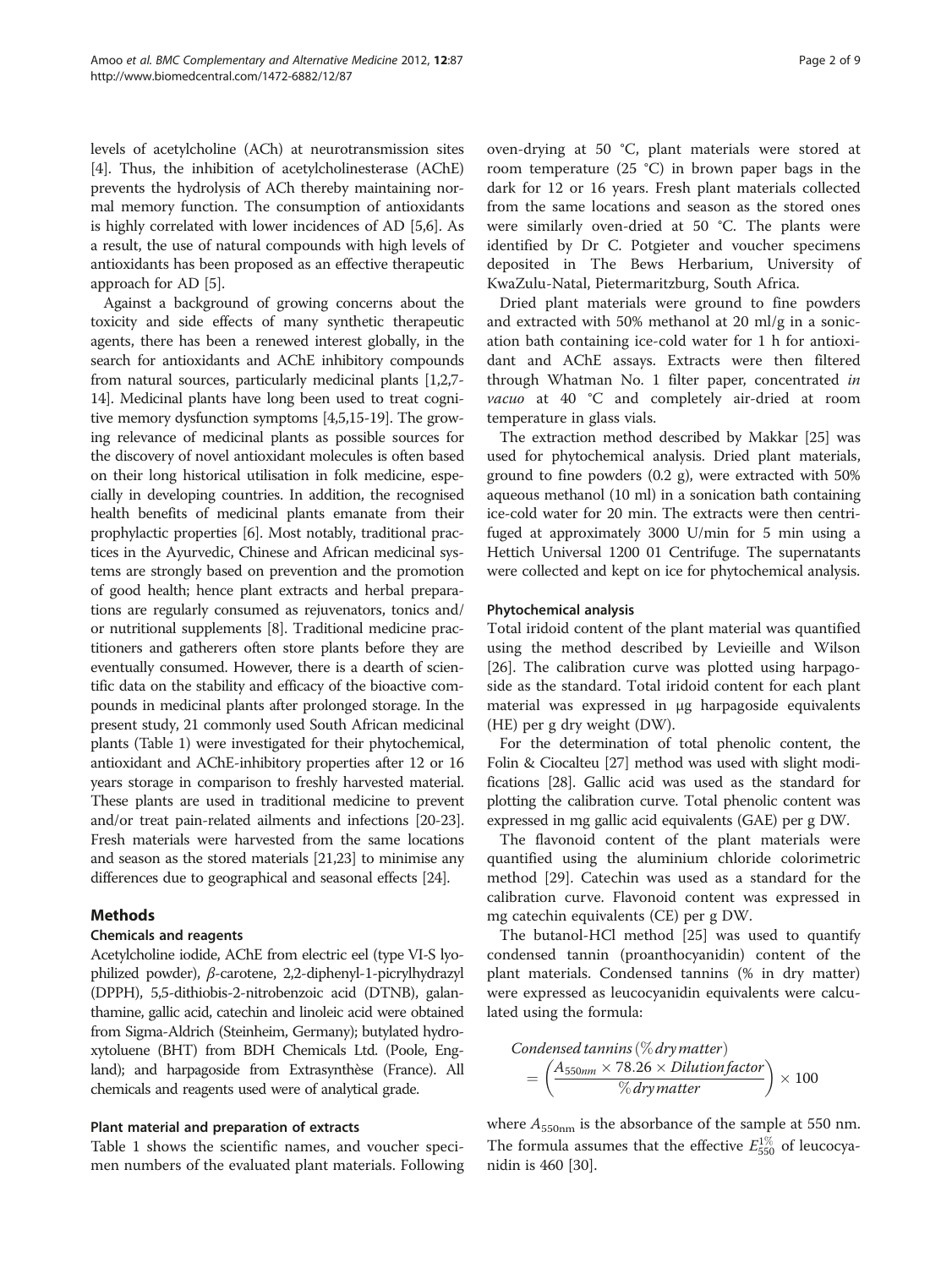| Plant name                                             | Family         | Voucher number Plant part(s) |                | Total iridoids (ug HE/g DW)                             |                   |                     |                  | Total phenolics (mg GAE/g DW) Total flavonoids (mg CE/g DW) |                 |
|--------------------------------------------------------|----------------|------------------------------|----------------|---------------------------------------------------------|-------------------|---------------------|------------------|-------------------------------------------------------------|-----------------|
|                                                        |                |                              |                | <b>Stored</b>                                           | Fresh             | <b>Stored</b>       | Fresh            | <b>Stored</b>                                               | Fresh           |
| Acokanthera oppositifolia (Lam.) Codd <sup>6</sup>     | Apocynaceae    | A. Aremu 1 NU                | Roots          | $264.6 \pm 4.82$ **                                     | $134.5 \pm 5.51$  | $7.5 \pm 0.37$ *    | $9.3 \pm 0.44$   | $4.8 \pm 0.12$ *                                            | $5.4 \pm 0.17$  |
| Artemisia afra Jacq. ex Willd <sup>#</sup>             | Asteraceae     | S. Amoo 15 NU                | Aerial parts   | $356.9 \pm 22.72$ ns                                    | $341.7 \pm 19.97$ | $28.5 \pm 1.15$ ns  | $25.8 \pm 0.03$  | $18.3 \pm 0.65$ ns                                          | $16.7 \pm 0.34$ |
| Artemisia afra Jacq. ex Willd <sup>o</sup>             | Asteraceae     | S. Amoo 15 NU                | Aerial parts   | 195.1 $\pm$ 63.35 ns                                    | $341.7 \pm 19.97$ | $34.7 \pm 1.79$ **  | $25.8 \pm 0.03$  | $19.7 \pm 0.87$ *                                           | $16.7 \pm 0.34$ |
| Buddleja salviifolia (L.) Lam <sup>#</sup>             | Buddlejaceae   | S. Amoo 16 NU                | Leaves         | $60.8 \pm 15.84$ **                                     | $409.9 \pm 13.77$ | $9.0 \pm 0.36$ ***  | $20.0 \pm 0.81$  | $6.6 \pm 0.28$ ***                                          | $14.6 \pm 0.32$ |
| Buddleja salviifolia (L.) Lam <sup>#</sup>             | Buddlejaceae   | S. Amoo 16 NU                | Twigs          | $111.1 \pm 9.64$ **                                     | $400.3 \pm 27.54$ | $8.3 \pm 0.25$ ***  | $11.1 \pm 0.24$  | $5.0 \pm 0.25$ *                                            | $5.9 \pm 0.11$  |
| Clausena anisata (Willd.) Hook. F. ex Benth# Rutaceae  |                | S. Amoo 18 NU                |                | Leaves & Twigs $3019.6 \pm 63.35$ ns $3264.7 \pm 96.40$ |                   | $31.3 \pm 0.05$ *   | $28.1 \pm 0.99$  | $11.7 \pm 0.17$ ***                                         | $7.6 \pm 0.20$  |
| Cussonia spicata Thunb. <sup>#</sup>                   | Araliaceae     | S. Amoo 09 NU                | Leaves         | $82.8 \pm 39.25$ ns                                     | $38.8 \pm 11.71$  | $11.4 \pm 0.16$ **  | $7.6 \pm 0.69$   | $9.1 \pm 0.53$ ***                                          | $3.4 \pm 0.27$  |
| Dombeya rotundifolia Hochst. <sup>#</sup>              | Malvaceae      | S. Amoo 11 NU                | Leaves         | 7076.6 ± 177.64 ** 9499.6 ± 117.75                      |                   | $45.3 \pm 0.89$ ns  | $47.3 \pm 1.94$  | $29.7 \pm 3.05$ ns                                          | $35.4 \pm 0.87$ |
| Ekebergia capensis Sparrm <sup>6</sup>                 | Meliaceae      | S. Amoo 23 NU                | Leaves & Twigs | $547.6 \pm 22.03$ *** 2221.5 $\pm$ 53.02                |                   | $31.7 \pm 1.29$ *** | $44.9 \pm 0.78$  | $22.8 \pm 1.25$ ns                                          | $26.0 \pm 0.29$ |
| Leonotis intermedia Lindl. <sup>5</sup>                | Lamiaceae      | S. Amoo 08 NU                | Leaves         | $56.0 \pm 1.38$ *                                       | $72.5 \pm 2.75$   | $15.1 \pm 0.57$ **  | $11.6 \pm 0.23$  | $12.1 \pm 0.38$ ***                                         | $6.8 \pm 0.10$  |
| Leonotis leonurus (L.) R.Br. <sup>6</sup>              | Lamiaceae      | S. Amoo 12 NU                | Leaves         | $51.8 \pm 1.38$ ns                                      | $171.0 \pm 30.99$ | $10.5 \pm 0.22$ *** | $18.2 \pm 0.76$  | $6.6 \pm 0.23$ ***                                          | $10.3 \pm 0.01$ |
| Merwilla plumbea (Lindl.) Septa <sup>o</sup>           | Hyacinthaceae  | S. Amoo 21 NU                | <b>Bulbs</b>   | $64.2 \pm 8.26$ ns                                      | $207.5 \pm 75.74$ | $7.8 \pm 0.29$ **   | $9.8 \pm 0.25$   | $1.4 \pm 0.09$ ns                                           | $1.7 \pm 0.37$  |
| Ocotea bullata (Burch.) Baill. <sup>6</sup>            | Lauraceae      | S. Amoo 13 NU                | Bark           | $3060.9 \pm 121.19$ ** 6112.6 ± 207.95                  |                   | $32.7 \pm 0.82$ **  | $46.4 \pm 2.00$  | $18.4 \pm 0.62$ ***                                         | $26.8 \pm 0.50$ |
| Olea europaea L.#                                      | Oleaceae       | S. Amoo 14 NU                | Leaves         | 0 <sub>ns</sub>                                         | $283.2 \pm 79.87$ | $17.2 \pm 0.41$ *   | $18.7 \pm 0.06$  | $13.1 \pm 0.31$ ***                                         | $9.7 \pm 0.28$  |
| Pittosporum viridiflorum Sims <sup>#</sup>             | Pittosporaceae | S. Amoo 24 NU                | Leaves & Twigs | $63.6 \pm 8.95$ ns                                      | $194.4 \pm 65.41$ | $10.6 \pm 0.20$ *** | $26.0 \pm 0.91$  | $5.3 \pm 0.12$ ***                                          | $15.6 \pm 0.22$ |
| Plumbago auriculata Lam. <sup>6</sup>                  |                | Plumbaginaceae S. Amoo 06 NU | Leaves         | $9.8 \pm 7.57$ **                                       | $521.4 \pm 50.95$ | $7.6 \pm 0.66$ ***  | $15.0 \pm 0.46$  | $1.3 \pm 0.15$ **                                           | $5.5 \pm 0.64$  |
| Protorhus longifolia (Bernh.) Engl. <sup>o</sup>       | Anacardiaceae  | S. Amoo 19 NU                | Leaves         | $1034.4 \pm 47.51$ **                                   | 7787.2 ± 290.57   | $51.8 \pm 1.27$ *** | $114.4 \pm 7.83$ | $10.1 \pm 0.65$ ***                                         | $18.3 \pm 0.10$ |
| Solanum mauritianum Scop. <sup>6</sup>                 | Solanaceae     | S. Amoo 07 NU                | Leaves         | $71.1 \pm 6.89$ *                                       | $14.0 \pm 11.71$  | $8.0 \pm 0.11$ ***  | $13.9 \pm 0.24$  | $2.0 \pm 0.21$ ns                                           | $1.5 \pm 0.05$  |
| Spirostachys africana Sond."                           | Euphorbiaceae  | S. Amoo 26 NU                | Leaves & Twigs | $553.8 \pm 3.44$ ns                                     | $527.6 \pm 11.71$ | $86.2 \pm 1.91$ **  | $69.1 \pm 2.13$  | $8.5 \pm 0.09$ ***                                          | $26.7 \pm 0.57$ |
| Synadenium copulare (Boiss.) L.C. Wheeler <sup>o</sup> | Euphorbiaceae  | S. Amoo 25 NU                | Leaves         | $11.9 \pm 11.02$ ns                                     | $273.6 \pm 71.61$ | $8.5 \pm 0.37$ ***  | $15.2 \pm 0.33$  | $4.2 \pm 0.15$ ns                                           | $4.3 \pm 0.15$  |
| Tetradenia riparia (Hochst.) Codd <sup>o</sup>         | Lamiaceae      | S. Amoo 20 NU                | Leaves         | $46.3 \pm 9.64$ *                                       | $\mathbf{0}$      | $6.1 \pm 0.20$ ns   | $7.2 \pm 0.38$   | $2.7 \pm 0.08$ ***                                          | $1.5 \pm 0.02$  |
| Trichilia dregeana Sond. <sup>6</sup>                  | Meliaceae      | S. Amoo 22 NU                | Leaves & Twigs | $431.9 \pm 16.53$ ns                                    | $412.0 \pm 50.27$ | $34.4 \pm 10.26$ ns | $32.6 \pm 1.17$  | $8.7 \pm 0.61$ ***                                          | $20.2 \pm 0.19$ |
| Ziziphus mucronata Willd. <sup>#</sup>                 | Rhamnaceae     | S. Amoo 17 NU                | Leaves         | $314.2 \pm 37.87$ ns                                    | $412.7 \pm 22.03$ | $23.6 \pm 1.61$ **  | $33.4 \pm 0.62$  | $7.1 \pm 0.10$ ***                                          | $9.0 \pm 0.09$  |
| Ziziphus mucronata Willd. <sup>6</sup>                 | Rhamnaceae     | S. Amoo 17 NU                | Leaves         | $90.4 \pm 1.38$ **                                      | $412.7 \pm 22.03$ | $19.7 \pm 0.42$ *** | $33.4 \pm 0.62$  | $6.9 \pm 0.34$ **                                           | $9.0 \pm 0.09$  |

<span id="page-2-0"></span>Table 1 Effect of long-term storage on the total iridoid, phenolic and flavonoid contents of 21 South African medicinal plants

ns = not significant;  $P = 0.05$  (\*);  $P = 0.01$  (\*\*);  $P = 0.001$  (\*\*\*).

 $HE =$  harpagoside equivalents;  $GAE =$  gallic acid equivalents;  $CE =$  catechin equivalents.

 $^6$  = Voucher number of plant material stored for 16 years was as described by Jäger et al. (1996);  $* =$  Voucher number of plant material stored for 12 years was as described by McGaw et al. (2000). Merwilla plumbea (Lindl.) Speta was formerly known as Scilla natalensis Planch.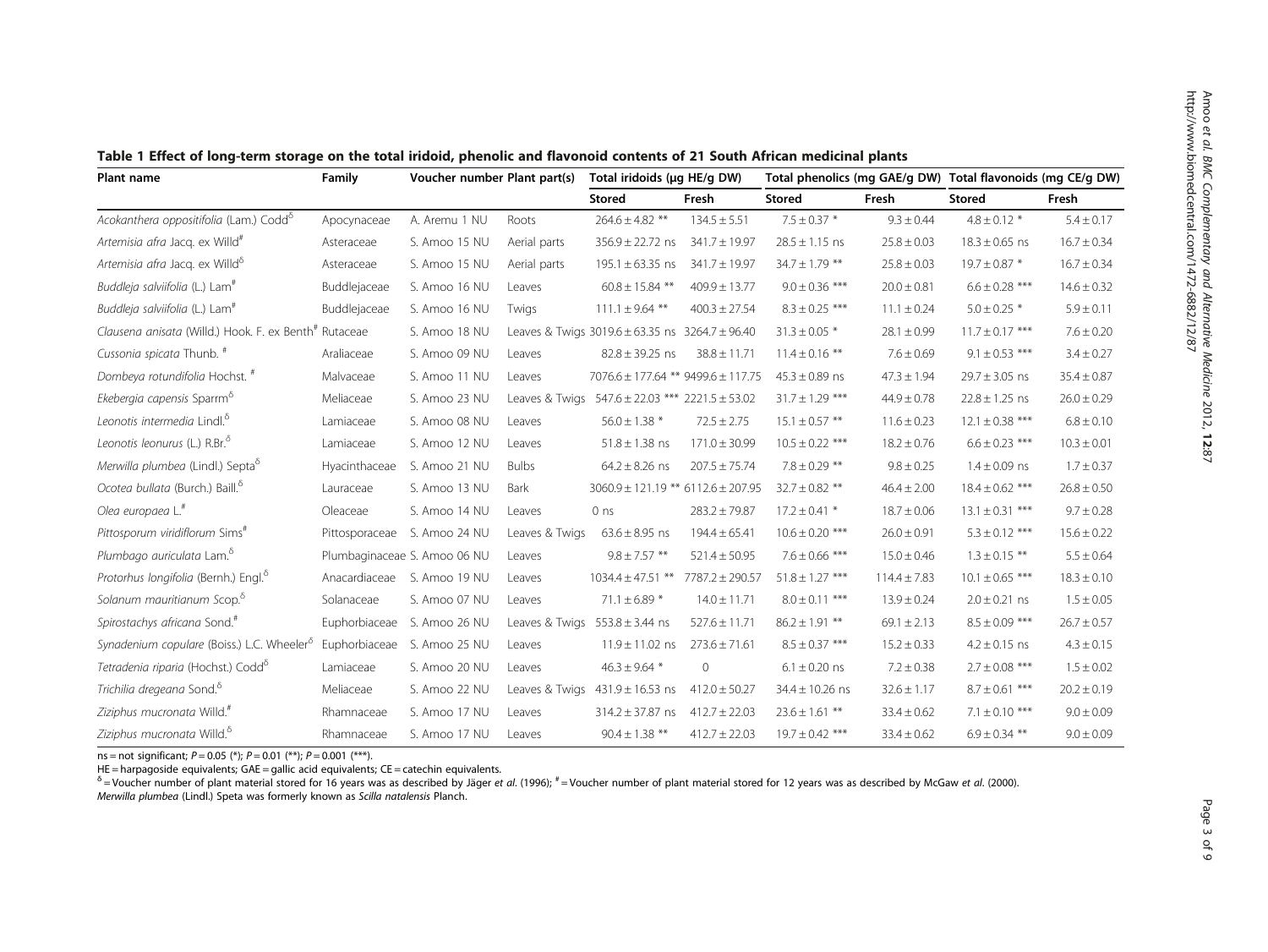Free gallic acid and gallotannin contents were evaluated using the rhodanine assay [\[25,31](#page-8-0)]. The calibration curves were plotted using gallic acid as a standard. Free gallic acid and gallotannin contents were expressed in μg GAE per g DW.

# Antioxidant activity

#### DPPH free radical scavenging activity

The DPPH assay [[32\]](#page-8-0) was used to evaluate the free radical scavenging activity of the plant extracts. Methanol was used as a negative control while ascorbic acid and BHT were used as positive controls. Any absorbance due to extract colour was removed by including a background solution with methanol in place of DPPH solution for each extract. Each sample was evaluated in triplicate. The radical scavenging activity (RSA) was calculated using the equation:

$$
RSA\left(\% \right) = \left[ 1 - \left( \frac{A_{extract} - A_{background}}{A_{control}} \right) \right] \times 100
$$

where  $A_{\text{extract}}$ ,  $A_{\text{background}}$  and  $A_{\text{control}}$  are the absorbance readings of the extract, background solution and negative control, respectively at 517 nm. The  $EC_{50}$ , which is the extract concentration required to scavenge 50% of DPPH free radical, was determined for each extract. Antioxidant activity index (AAI) for each extract was calculated using the equation [[33](#page-8-0)]:

$$
AAI = \frac{Final DPPH concentration}{EC_{50}}
$$

## β-Carotene-linoleic acid model system

The assay was done following the method described by Moyo et al. [[34\]](#page-8-0). Methanol and BHT were used as negative and positive controls, respectively. Each sample was prepared in triplicate. The plant extracts and BHT were evaluated at a final assay concentration of 200 μg/ml. Antioxidant activity  $(\%)$ , measured at  $t = 120$  min, was calculated using the following equations:

Rate of 
$$
\beta
$$
 – carotene bleaching = In  $\left(\frac{A_{t=0}}{A_{t=t}}\right) \times \frac{1}{t}$   
\nAntioxidant activity ( $\%$ ) =  $\left(\frac{Rcontor1 - Rsample}{Rcontrol}\right) \times 100$ 

where  $A_t = 0$  is the initial absorbance at  $t = 0$  min,  $A_t = t$ is the absorbance at time  $t = 120$  min,  $t = 120$  min and  $R$ is the rate of  $β$ -carotene bleaching.

#### Acetylcholinesterase inhibitory activity

The AChE assay was performed using the colorimetric method [\[35](#page-8-0)]. Each extract was evaluated in triplicate at a final assay concentration of 1.0 mg/ml. Galanthamine at a final assay concentration of 20 μM was used as a positive control. The rate of reaction was calculated for each of the plant extracts, the blank (methanol) and positive control (galanthamine). The percentage inhibition by each plant extract was calculated using the formula:

$$
AChE inhibition(%) = \left(1 - \frac{Sample reaction rate} \right) \times 100
$$

#### Data analysis

The levels of significant difference between the mean values of stored and fresh plant materials were determined using the *t*-test (SigmaPlot version 8.0). Regression analysis and the determination of  $EC_{50}$  values were done using GraphPad Prism software (version 4.03).

### Results and discussion

# Phytochemical analysis

The effects of long-term storage on the total iridoid, phenolic and flavonoid content of the plant materials evaluated are presented in Table [1](#page-2-0). Of the 21 fresh and stored plant materials evaluated, the levels of total iridoid present in nine plants were significantly higher in fresh compared to the stored plant materials. The total iridoid contents of stored materials in Acokanthera oppositifolia, Solanum mauritanum and Tetradenia riparia were significantly higher than those of fresh ones. There was no significant difference between the iridoid content of fresh and stored plant materials in approximately 50% of the evaluated plants.

The total phenolic contents of Artemisia afra, Clausena anisata, Cussonia spicata, Leonotis intermedia and Spirostachys africana stored materials were significantly higher than in freshly collected material. With the exceptions of A. afra, D. rotundifolia, T. riparia and T. dregeana (where there was no significant difference between the stored and fresh materials), the phenolic contents of the remaining 15 fresh plant materials were significantly higher than in the stored material. Similarly, a comparison of fresh material and herbarium specimens of three Quillaja species revealed non-significant differences in their phenolic constituents [\[36\]](#page-8-0). Remarkably, one of the tested herbarium specimens in the Bate-Smith [\[36\]](#page-8-0) study was 100 years old.

The flavonoid content was significantly higher in stored A. afra, C. anisata, C. spicata, L. intermedia, T. riparia and Olea europea materials when compared to their corresponding fresh materials. It is noteworthy that the stored materials of the former four species had higher total phenolic contents than their fresh materials perhaps due to their higher flavonoid content compared to the fresh materials. Higher flavonoid contents were observed in 12 fresh plant materials when compared to their respective stored materials. Previous studies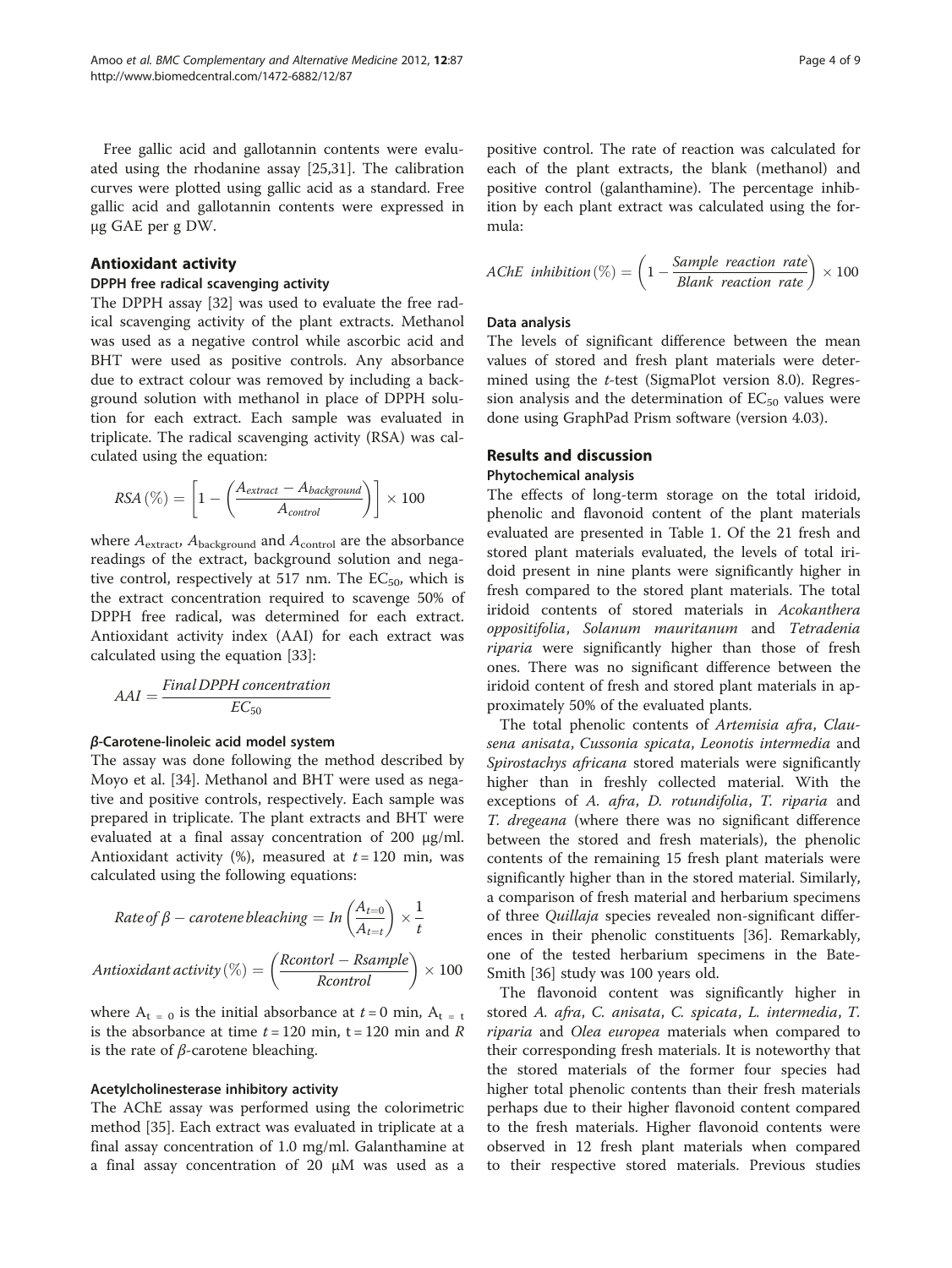| Plant name                             | Plant part(s)  | Condensed tannins (% in dry matter) |                    | Free gallic acid (µg GAE/g DW) |                      | Gallotannins (µg GAE/g DW) |                       |
|----------------------------------------|----------------|-------------------------------------|--------------------|--------------------------------|----------------------|----------------------------|-----------------------|
|                                        |                | <b>Stored</b>                       | Fresh              | <b>Stored</b>                  | Fresh                | <b>Stored</b>              | Fresh                 |
| Acokanthera oppositifolia <sup>6</sup> | Roots          | $\Omega$                            | $\Omega$           | $2.996 \pm 2.9963$ ns          | $1.284 \pm 1.2841$   | 32.960 ± 0.4281 *          | $60.355 \pm 6.4207$   |
| Artemisia afra#                        | Aerial parts   | $0.078 \pm 0.0005$ ***              | $\Omega$           | $\Omega$                       | $\circ$              | 76.621 ± 6.4207 ns         | $97.167 \pm 10.7012$  |
| Artemisia afra <sup>6</sup>            | Aerial parts   | $0.004 \pm 0.0002$ *                | $\Omega$           | $\Omega$                       | $\Omega$             | 27.823 ± 11.5573 *         | $97.167 \pm 10.7012$  |
| Buddleja salviifolia <sup>#</sup>      | Leaves         | $0.011 \pm 0.0002$ *                | $0.056 \pm 0.0073$ | $29.535 \pm 20.1183$ ns        | $\Omega$             | 80.720 ± 17.0557 ns        | $41.949 \pm 1.7122$   |
| Buddleja salviifolia <sup>#</sup>      | Twigs          | $0.017 \pm 0.0047$ ns               | $0.005 \pm 0.0050$ | 17.122 ± 3.4244 ns             | $8.133 \pm 5.5646$   | $14.982 \pm 8.1329$ ns     | 38.096 ± 17.5500      |
| Clausena anisata <sup>#</sup>          | Leaves & Twigs | $1.394 \pm 0.0318$ ns               | $1.329 \pm 0.0159$ | $\Omega$                       | $\Omega$             | $68.488 \pm 5.1366$ **     | $\Omega$              |
| Cussonia spicata#                      | Leaves         | $0.012 \pm 0.0016$ *                | $\Omega$           | 138.260 ± 41.5208 ns           | $12.842 \pm 12.8415$ | 397.377 ± 55.8931 ns       | $468.758 \pm 81.3346$ |
| Dombeya rotundifolia <sup>#</sup>      | Leaves         | $1.804 \pm 0.0116$ **               | $0.973 \pm 0.0529$ | $\Omega$                       | $\Omega$             | 41.949 ± 19.6903 ns        | $\Omega$              |
| Ekebergia capensis <sup>8</sup>        | Leaves & Twigs | $0.654 \pm 0.0040$ ns               | $0.523 \pm 0.0706$ | $\Omega$                       | $\Omega$             | $0$ **                     | $19.690 \pm 2.5683$   |
| Leonotis intermedia <sup>6</sup>       | Leaves         | $0.008 \pm 0.0007$ **               | $\Omega$           | 0 <sub>ns</sub>                | $3.424 \pm 3.4244$   | $17.550 \pm 5.5646$ ns     | $11.129 \pm 4.2805$   |
| Leonotis leonurus <sup>6</sup>         | Leaves         | $0.011 \pm 0.0002$ ***              | $\Omega$           | $()$ ***                       | $47.085 \pm 1.7122$  | 24.827 ± 0.8561 *          | $5.565 \pm 3.8524$    |
| Merwilla plumbea <sup>o</sup>          | <b>Bulbs</b>   | $\Omega$                            | $\Omega$           | $8.133 \pm 8.1329$ ns          | $23.971 \pm 7.7049$  | $167.367 \pm 13.2695$      | <b>ND</b>             |
| Ocotea bullata <sup>6</sup>            | Bark           | $1.154 \pm 0.0162$ **               | $0.699 \pm 0.0354$ | $\Omega$                       | $\Omega$             | $68.060 \pm 8.9890$ *      | $14.982 \pm 7.2768$   |
| Olea europaea#                         | Leaves         | $0.010 \pm 0.0019$ *                | $\Omega$           | $\Omega$                       | $\Omega$             | 127.559 ± 4.2805 ns        | $121.566 \pm 1.7122$  |
| Pittosporum viridiflorum <sup>#</sup>  | Leaves & Twigs | $\Omega$                            | $\cap$             | $5.565 \pm 5.5646$ ns          | $\Omega$             | 75.337 ± 0.8561 ns         | $66.776 \pm 6.8488$   |
| Plumbago auriculata <sup>6</sup>       | Leaves         | $0.003 \pm 0.0011$ **               | $0.024 \pm 0.0013$ | $3.852 \pm 3.8524$ ns          | $\Omega$             | $20.118 \pm 5.5646$ ns     | $4.7085 \pm 4.7085$   |
| Protorhus longifolia <sup>o</sup>      | Leaves         | $0.400 \pm 0.0127$ ns               | $0.724 \pm 0.0885$ | 2398.787 ± 112.1485 ns         | 1901.394 ± 137.8318  | 2726.245 ± 615.9627 ns     | 4039.926 ± 1368.0443  |
| Solanum mauritianum <sup>o</sup>       | Leaves         | $0.013 \pm 0.0013$ ns               | $0.005 \pm 0.005$  | $32.103 \pm 4.7085$ ns         | $23.971 \pm 0.8561$  | 183.047 ± 75.6858          | <b>ND</b>             |
| Spirostachys africana <sup>#</sup>     | Leaves & Twigs | $0.348 \pm 0.0083$ ns               | $0.365 \pm 0.0311$ | 1107.363 ± 228.1501 *          | $\Omega$             | 2445.016 ± 118.1414 **     | $16.266 \pm 16.2659$  |
| Synadenium cupulare <sup>#</sup>       | Leaves         | $0.010 \pm 0.0002$ **               | $0.004 \pm 0.0004$ | 0 <sub>ns</sub>                | $8.561 \pm 8.5610$   | $20.546 \pm 4.2805$ ns     | $54.362 \pm 21.8305$  |
| Tetradenia riparia <sup>o</sup>        | Leaves         | $0.002 \pm 0.0004$ ns               | $0.005 \pm 0.0022$ | $()$ ***                       | $14.982 \pm 0.4280$  | $11.985 \pm 1.7122$ ns     | 22.259 ± 13.6976      |
| Trichilia dregeana <sup>8</sup>        | Leaves & Twigs | $0.198 \pm 0.0099$ ns               | $0.138 \pm 0.0148$ | $118.998 \pm 5.1366$ **        | $\Omega$             | 442.603 ± 65.0634 $*$      | $13.270 \pm 1.2841$   |
| Ziziphus mucronata#                    | Leaves         | $0.008 \pm 0.0000$ ***              | $0.046 \pm 0.0013$ | $\Omega$                       | $\Omega$             | $38.953 \pm 12.4134$ ns    | $28.679 \pm 1.2842$   |
| Ziziphus mucronata <sup>6</sup>        | Leaves         | $0.077 \pm 0.0003$ **               | $0.046 \pm 0.0013$ | $\circ$                        | $\circ$              | 47.085 ± 17.1220 ns        | $28.679 \pm 1.2842$   |

<span id="page-4-0"></span>

ns = not significant; P = 0.05 (\*); P = 0.01 (\*\*); P = 0.001 (\*\*\*); ND = not determined; GAE = Gallic acid equivalents.<br><sup>δ</sup> = Plant material stored for 16 years.

 $* =$  Plant material stored for 12 years.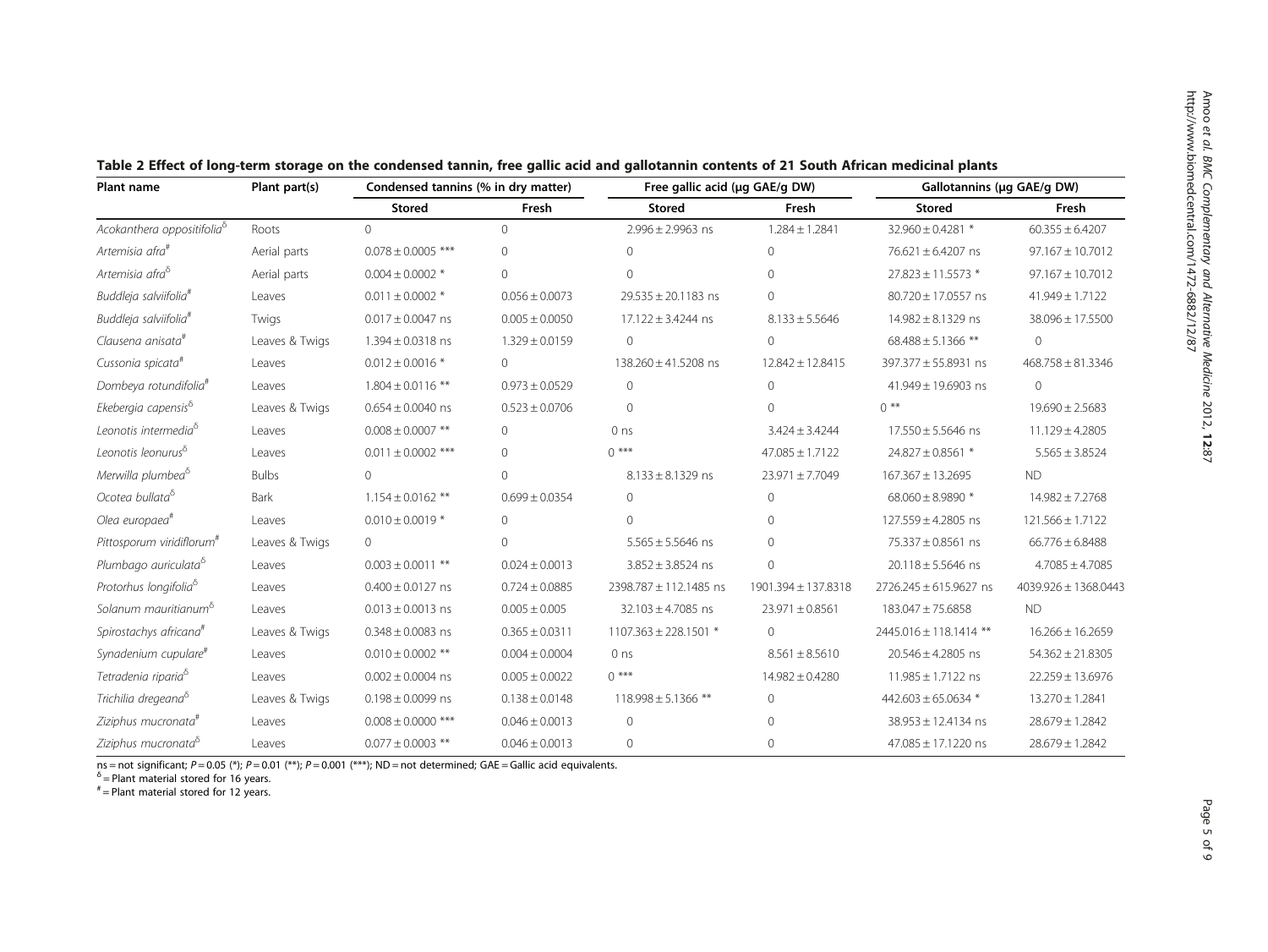<span id="page-5-0"></span>comparing the phenolic constituents of some Dillenia species showed differences in the flavonoid profiles of fresh and herbarium materials as some flavonoids were not detected in the latter [\[37\]](#page-8-0). The results suggested that some flavonoids are easily oxidised during the drying process [\[37](#page-8-0)].

Table [2](#page-4-0) presents the condensed tannin, free gallic acid and gallotannin contents of both the stored and fresh materials of plant species evaluated in this study. No condensed tannins were detected in both fresh and stored materials of A. oppositifolia, Pittosporum viridiflorum and Merwilla plumbea. With the exceptions of Buddleja salviifolia (leaves), Plumbago auriculata and Ziziphus mucronata, the condensed tannin content in the stored plant materials was either significantly higher or not different when compared to the fresh materials. Unlike the stored materials, no condensed tannins were detected in fresh material of A. afra, C. spicata, L. intermedia, Leonotis leonurus and O. europea. Among the 21 species evaluated, free gallic acid was detected in 15 fresh and/or stored plant materials. In most cases, there was no significant difference in the free gallic acid contents of the fresh materials when compared to the stored ones. With the exceptions of A. oppositifolia, A. afra and Ekebergia capensis, the gallotannin content of the stored plant materials was either higher or not significantly different when compared to the fresh ones. It has been shown that phytochemical constituents of medicinal plants, such as alkaloids, flavonoids, volatile oils and amino acids are sufficiently stable to even be detected in herbarium specimens [\[38\]](#page-8-0). However, based on the results of the present study, the degree of stability of phenolic compounds seems to be species dependent.

| Table 3 Effect of long-term storage on the free radical scavenging activity of 21 South African medicinal plants |  |  |  |  |
|------------------------------------------------------------------------------------------------------------------|--|--|--|--|
|------------------------------------------------------------------------------------------------------------------|--|--|--|--|

| <b>Plant species</b><br>Plant part           |                | Radical scavenging activity (%) at 100 µg/ml | $EC_{50}$ (µg/ml) |                                    | Antioxidant activity index |                     |                |
|----------------------------------------------|----------------|----------------------------------------------|-------------------|------------------------------------|----------------------------|---------------------|----------------|
|                                              |                | <b>Stored</b>                                | Fresh             | <b>Stored</b>                      | Fresh                      | <b>Stored</b>       | Fresh          |
| Acokanthera oppositifolia <sup>6</sup> Roots |                | $93.3 \pm 0.03$ **                           | $92.6 \pm 0.10$   | $26.8 \pm 2.43$ *                  | $18.0 \pm 0.34$            | $0.7 \pm 0.06$ **   | $1.1 \pm 0.02$ |
| Artemisia afra#                              | Aerial parts   | $93.8 \pm 0.11$ *                            | $92.7 \pm 0.34$   | $9.3 \pm 0.07$ ***                 | $12.4 \pm 0.15$            | $2.1 \pm 0.02$ ***  | $1.6 \pm 0.02$ |
| Artemisia afra <sup>6</sup>                  | Aerial parts   | $94.0 \pm 0.07$ *                            | $92.7 \pm 0.34$   | $6.8 \pm 0.50$ ***                 | $12.4 \pm 0.15$            | $2.9 \pm 0.21$ **   | $1.6 \pm 0.02$ |
| Buddleja salviifolia <sup>#</sup>            | Leaves         | $96.2 \pm 0.06$ ***                          | $93.0 \pm 0.40$   | $15.5 \pm 0.47$ **                 | $10.0 \pm 0.61$            | $1.3 \pm 0.04$ **   | $2.0 \pm 0.12$ |
| Buddleja salviifolia <sup>#</sup>            | Twigs          | $94.2 \pm 0.13$ ns                           | $94.3 \pm 0.15$   | $17.2 \pm 0.32$ ns                 | $17.5 \pm 0.40$            | $1.1 \pm 0.02$ ns   | $1.1 \pm 0.03$ |
| Clausena anisata#                            | Leaves & Twigs | $70.8 \pm 0.28$ ns                           | $72.6 \pm 6.21$   | $33.2 \pm 3.89$ ns                 | $26.8 \pm 2.06$            | $0.6 \pm 0.07$ ns   | $0.7 \pm 0.06$ |
| Cussonia spicata <sup>#</sup>                | Leaves         | $93.7 \pm 0.07$ ***                          | $61.6 \pm 1.67$   | $14.3 \pm 0.22$ **                 | $43.6 \pm 5.73$            | $1.4 \pm 0.02$ ***  | $0.5 \pm 0.07$ |
| Dombeya rotundifolia <sup>#</sup>            | Leaves         | $96.5 \pm 0.56$ **                           | $93.6 \pm 0.27$   | $5.9 \pm 0.12$ ns                  | $6.1 \pm 0.32$             | $3.3 \pm 0.07$ ns   | $3.2 \pm 0.16$ |
| Ekebergia capensis <sup>6</sup>              | Leaves & Twigs | $94.2 \pm 0.42$ *                            | $92.8 \pm 0.30$   | $4.7 \pm 0.37$ **                  | $25.5 \pm 4.99$            | $4.3 \pm 0.32$ ***  | $0.8 \pm 0.14$ |
| Leonotis intermedia <sup>6</sup>             | Leaves         | $93.3 \pm 0.09$ *                            | $88.5 \pm 1.73$   | $10.6 \pm 0.37$ ***                | $51.7 \pm 0.32$            | $1.9 \pm 0.06$ ***  | $0.4 \pm 0.00$ |
| Leonotis leonurus <sup>6</sup>               | Leaves         | $93.7 \pm 0.18$ **                           | $91.6 \pm 0.43$   | $16.8 \pm 0.06$ ***                | $30.3 \pm 0.92$            | $1.2 \pm 0.00$ ***  | $0.7 \pm 0.02$ |
| Merwilla plumbea <sup>6</sup>                | <b>Bulbs</b>   | $8.2 \pm 0.61$ **                            | $2.6 \pm 0.97$    | <b>ND</b>                          | <b>ND</b>                  | <b>ND</b>           | <b>ND</b>      |
| Ocotea bullata <sup>6</sup>                  | Bark           | $95.0 \pm 0.25$ **                           | $93.8 \pm 0.02$   | $3.2 \pm 0.14$ **                  | $4.3 \pm 0.10$             | $6.3 \pm 0.28$ **   | $4.6 \pm 0.11$ |
| Olea europaea <sup>#</sup>                   | Leaves         | $94.9 \pm 0.20$ **                           | $93.2 \pm 0.09$   | $14.0 \pm 0.48$ ***                | $20.0 \pm 0.16$            | $1.4 \pm 0.05$ ***  | $1.0 \pm 0.01$ |
| Pittosporum viridiflorum <sup>#</sup>        | Leaves & Twigs | $93.6 \pm 0.10$ ns                           | $93.8 \pm 0.29$   | $17.9 \pm 0.25$ ns                 | $17.5 \pm 0.27$            | $1.1 \pm 0.02$ ns   | $1.1 \pm 0.02$ |
| Plumbago auriculata <sup>6</sup>             | Leaves         | $50.6 \pm 3.97$ ns                           | $54.6 \pm 1.15$   | <b>ND</b>                          | <b>ND</b>                  | <b>ND</b>           | <b>ND</b>      |
| Protorhus longifolia <sup>o</sup>            | Leaves         | $95.8 \pm 0.24$ **                           | $97.3 \pm 0.21$   | $2.2 \pm 0.16$ ns                  | $2.3 \pm 0.14$             | $9.1 \pm 0.71$ ns   | $8.5 \pm 0.49$ |
| Solanum mauritianum <sup>o</sup>             | Leaves         | $34.4 \pm 0.73$ ***                          | $19.8 \pm 1.53$   | <b>ND</b>                          | <b>ND</b>                  | <b>ND</b>           | <b>ND</b>      |
| Spirostachys africana <sup>#</sup>           | Leaves & Twigs | $96.6 \pm 0.06$ ***                          | $91.8 \pm 0.34$   | $2.0 \pm 0.07$ ***                 | $14.4 \pm 0.58$            | $10.0 \pm 0.35$ *** | $1.4 \pm 0.06$ |
| Synadenium cupulare <sup>o</sup>             | Leaves         | $90.9 \pm 0.70$ ***                          | $46.0 \pm 5.30$   | $55.7 \pm 0.35$                    | <b>ND</b>                  | $0.4 \pm 0.02$      | <b>ND</b>      |
| Tetradenia riparia <sup>o</sup>              | Leaves         | $68.5 \pm 1.39$ ***                          | $23.8 \pm 2.44$   | $41.0 \pm 5.29$                    | <b>ND</b>                  | $0.5 \pm 0.06$      | <b>ND</b>      |
| Trichilia dregeana#                          | Leaves & Twigs | $95.8 \pm 0.46$ **                           | $92.3 \pm 0.16$   | $5.3 \pm 0.02$ *** 14.6 $\pm$ 0.24 |                            | $3.7 \pm 0.01$ ***  | $1.3 \pm 0.02$ |
| Ziziphus mucronata#                          | Leaves         | $90.7 \pm 0.42$ ns                           | $89.0 \pm 2.20$   | $29.7 \pm 1.02$ ns                 | $30.9 \pm 1.94$            | $0.7 \pm 0.02$ ns   | $0.6 \pm 0.04$ |
| Ziziphus mucronata <sup>6</sup>              | Leaves         | $91.1 \pm 0.18$ ns                           | $89.0 \pm 2.20$   | $18.1 \pm 0.29$ **                 | $30.9 \pm 1.94$            | $1.1 \pm 0.02$ ***  | $0.6 \pm 0.04$ |
| Ascorbic acid                                |                | $96.6 \pm 0.04$                              |                   | $2.1 \pm 0.05$                     |                            | $9.4 \pm 0.23$      |                |
| Butylated hydroxytoluene                     |                | $93.2 \pm 0.34$                              |                   | $3.0 \pm 0.04$                     |                            | $6.5 \pm 0.09$      |                |

ns = not significant; P = 0.05 (\*); P = 0.01 (\*\*); P = 0.001 (\*\*\*).

ND = not determined.

 $<sup>δ</sup>$  = Plant material stored for 16 years.</sup>

 $*$  = Plant material stored for 12 years.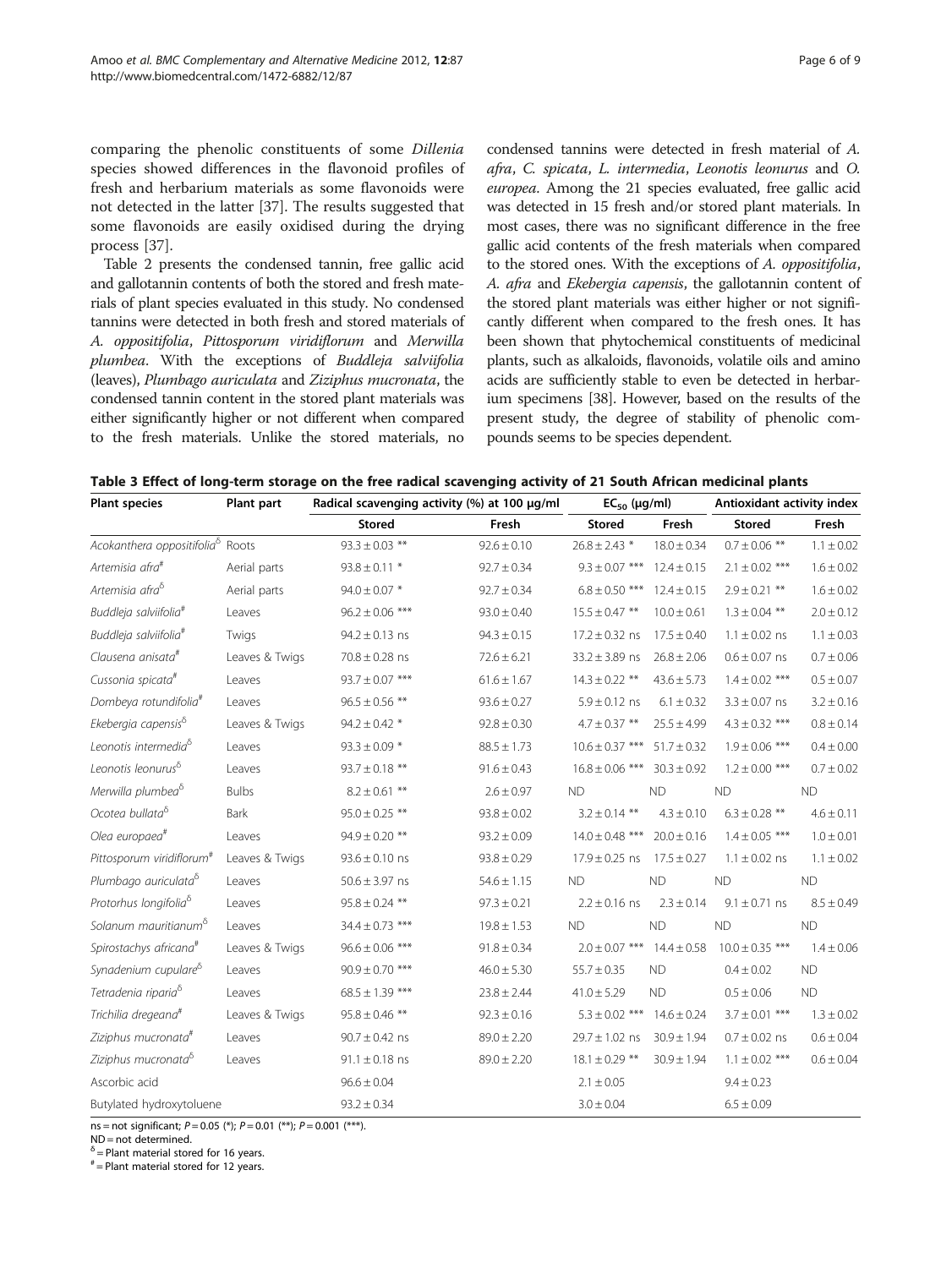### <span id="page-6-0"></span>Antioxidant properties

The effect of long-term storage on the radical scavenging activity of 21 plant materials is presented in Table [3](#page-5-0). The lower the  $EC_{50}$  value, the higher the antioxidant activity index and the free radical scavenging activity. At 100 μg/ml concentration, the radical scavenging activity of all stored plant materials (with the exception of Protorhus longifolia) was either significantly higher or not different when compared to the freshly harvested materials. A comparison based on the  $EC_{50}$  values and antioxidant activity indices revealed a significantly higher radical scavenging activity in 58% of the stored plant materials. With the exception of A. *oppositifolia* and B. *salviifolia* (leaves), the radical scavenging activity of the remaining stored plant materials based on their  $EC_{50}$  values was not significantly different when compared to the fresh materials. The DPPH radical acts as both the probe and oxidant by accepting electrons from antioxidant compounds in the extract. There is a direct correlation between degree of hydroxylation of the bioactive compounds and DPPH radical scavenging activity [\[11\]](#page-8-0). Potent DPPH radical scavenging activities of medicinal plants have also been reported in other studies [\[11,13,14](#page-8-0)]. However, the significance of the present study lies in the observed high DPPH radical scavenging activity of aqueous methanol extracts obtained from medicinal plant material after prolonged storage.

Table 4 presents the effect of long-term storage on the antioxidant activity of medicinal plant materials evaluated based on  $\beta$ -carotene bleaching model. The

Table 4 Effect of long-term storage on antioxidant activity based on β-carotene bleaching model and acetylcholinesterase inhibitory properties of 21 South African medicinal plants

| <b>Plant species</b>                   | Plant part(s)  | Antioxidant activity (%) at 200 µg/ml |                  |                     | AChE inhibition (%) at 1.0 mg/ml |  |  |
|----------------------------------------|----------------|---------------------------------------|------------------|---------------------|----------------------------------|--|--|
|                                        |                | <b>Stored</b>                         | Fresh            | <b>Stored</b>       | Fresh                            |  |  |
| Acokanthera oppositifolia <sup>6</sup> | Roots          | $54.7 \pm 3.4$ ns                     | $40.0 \pm 7.71$  | $81.0 \pm 12.11$ ns | $80.5 \pm 1.99$                  |  |  |
| Artemisia afra#                        | Aerial parts   | $45.8 \pm 3.34$ ns                    | $39.8 \pm 4.94$  | $83.2 \pm 2.28$ ns  | $89.6 \pm 7.44$                  |  |  |
| Artemisia afra <sup>6</sup>            | Aerial parts   | $44.4 \pm 7.20$ ns                    | $39.8 \pm 4.94$  | $89.8 \pm 0.57$ ns  | $89.6 \pm 7.45$                  |  |  |
| Buddleja salviifolia <sup>#</sup>      | Leaves         | $39.1 \pm 7.69$ ns                    | $58.3 \pm 3.04$  | $64.9 \pm 11.42$ ns | $72.5 \pm 10.17$                 |  |  |
| Buddleja salviifolia <sup>#</sup>      | Twigs          | $58.0 \pm 3.92$ ns                    | $53.8 \pm 8.22$  | $73.0 \pm 15.63$ ns | $63.9 \pm 4.05$                  |  |  |
| Clausena anisata <sup>#</sup>          | Leaves & Twigs | $23.6 \pm 4.06$ ns                    | $49.8 \pm 11.19$ | $77.0 \pm 6.86$ ns  | $82.2 \pm 3.74$                  |  |  |
| Cussonia spicata <sup>#</sup>          | Leaves         | $55.7 \pm 6.45$ ns                    | $41.8 \pm 4.70$  | $72.1 \pm 12.6$ ns  | $86.5 \pm 5.56$                  |  |  |
| Dombeya rotundifolia <sup>#</sup>      | Leaves         | $51.8 \pm 4.13$ ns                    | $58.9 \pm 1.40$  | $84.1 \pm 5.54$ ns  | $87.6 \pm 2.88$                  |  |  |
| Ekebergia capensis <sup>6</sup>        | Leaves & Twigs | $93.5 \pm 7.05$ **                    | $52.1 \pm 4.97$  | $73.8 \pm 7.24$ ns  | $89.7 \pm 6.08$                  |  |  |
| Leonotis intermedia <sup>6</sup>       | Leaves         | $32.6 \pm 5.34$ *                     | $52.9 \pm 4.09$  | $68.8 \pm 3.12$ *   | $87.8 \pm 3.83$                  |  |  |
| Leonotis leonurus <sup>6</sup>         | Leaves         | $40.8 \pm 2.32$ ns                    | $58.6 \pm 7.13$  | 78.1 $\pm$ 3.67 ns  | $73.2 \pm 0.43$                  |  |  |
| Merwilla plumbea <sup>o</sup>          | <b>Bulbs</b>   | $57.0 \pm 6.42$ ns                    | $45.1 \pm 4.06$  | 58.7 $\pm$ 6.52 ns  | $81.5 \pm 2.11$                  |  |  |
| Ocotea bullata <sup>6</sup>            | Bark           | $57.8 \pm 7.33$ ns                    | $62.3 \pm 8.83$  | $84.8 \pm 3.98$ ns  | $87.1 \pm 2.63$                  |  |  |
| Olea europaea#                         | Leaves         | $48.8 \pm 2.84$ ns                    | $48.2 \pm 0.59$  | $69.2 \pm 5.99$ ns  | $85.4 \pm 3.39$                  |  |  |
| Pittosporum viridiflorum <sup>#</sup>  | Leaves & Twigs | $62.9 \pm 6.65$ ns                    | $39.1 \pm 6.80$  | $96.2 \pm 0.71$ ns  | $70.5 \pm 8.36$                  |  |  |
| Plumbago auriculata <sup>o</sup>       | Leaves         | $62.2 \pm 10.87$ ns                   | $52.8 \pm 1.99$  | $82.3 \pm 5.54$ ns  | $87.3 \pm 2.20$                  |  |  |
| Protorhus longifolia <sup>8</sup>      | Leaves         | $90.9 \pm 8.88$ ns                    | $72.9 \pm 2.62$  | $51.8 \pm 9.07$ ns  | $40.07 \pm 2.60$                 |  |  |
| Solanum mauritianum <sup>6</sup>       | Leaves         | 38.9 ± 10.07 ns                       | $49.4 \pm 4.92$  | $78.5 \pm 5.84$ ns  | $85.9 \pm 3.94$                  |  |  |
| Spirostachys africana <sup>#</sup>     | Leaves & Twigs | $62.1 \pm 4.40$ ns                    | $58.3 \pm 3.24$  | $90.4 \pm 5.57$ ns  | $82.4 \pm 3.51$                  |  |  |
| Synadenium cupulare <sup>o</sup>       | Leaves         | $54.5 \pm 5.06$ ns                    | $45.3 \pm 2.04$  | $75.3 \pm 4.07$ ns  | $81.1 \pm 2.77$                  |  |  |
| Tetradenia riparia <sup>o</sup>        | Leaves         | $67.2 \pm 4.89$ ns                    | $64.5 \pm 8.38$  | $80.8 \pm 1.73$ *   | $65.4 \pm 4.85$                  |  |  |
| Trichilia dregeana <sup>#</sup>        | Leaves & Twigs | $65.2 \pm 7.46$ ns                    | $50.6 \pm 8.81$  | $94.8 \pm 2.82$ *   | $81.1 \pm 3.99$                  |  |  |
| Ziziphus mucronata#                    | Leaves         | $54.5 \pm 3.65$ ns                    | $42.6 \pm 6.62$  | $84.8 \pm 6.78$ ns  | $87.2 \pm 10.04$                 |  |  |
| Ziziphus mucronata <sup>o</sup>        | Leaves         | $24.1 \pm 11.13$ ns                   | $42.6 \pm 6.62$  | $90.4 \pm 4.09$ ns  | $87.2 \pm 10.04$                 |  |  |
| Galanthamine                           |                |                                       |                  | $84.1 \pm 1.45$     |                                  |  |  |
| Butylated hydroxytoluene               |                | $94.5 \pm 1.71$                       |                  |                     |                                  |  |  |

ns = not significant;  $P = 0.05$  (\*);  $P = 0.01$  (\*\*);  $P = 0.001$  (\*\*\*).<br>  $\frac{6}{\pi}$  = Plant material stored for 16 years.

 $* =$  Plant material stored for 12 years.

Galanthamine (20 μM) was used as a positive control in acetylcholinesterase assay.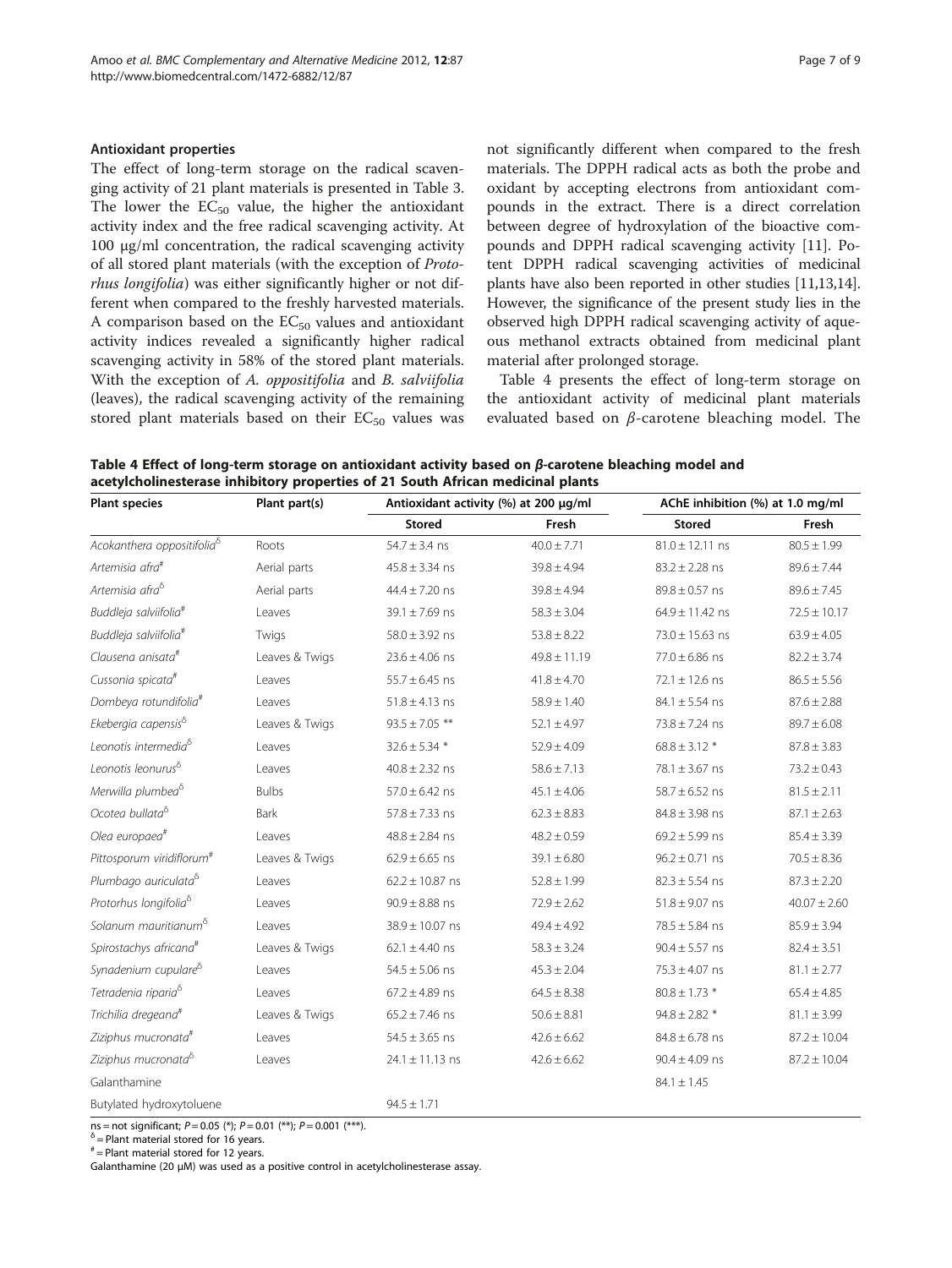<span id="page-7-0"></span> $\beta$ -carotene bleaching assay simulates the oxidation of membrane lipid components and measures antioxidant activity towards linoleic acid [[16](#page-8-0)]. The antioxidant activity of E. capensis stored plant material was significantly higher (almost two-fold) compared to the fresh material. On the other hand, the antioxidant activity of L. intermedia fresh plant material was significantly higher than that of the stored materials. With the exception of E. capensis and L. intermedia, there were no significant differences between the antioxidant activities recorded in both the stored and fresh plant materials. The retention of antioxidant activity in stored plant material suggests the stability of bioactive chemicals during prolonged storage. The detected bioactivity in the stored plant material provides interesting prospects in the future development of stable food additive compounds. In previous studies, high antioxidant activity from polar extracts of some plants has been attributed to hydrogendonating phenolic compounds and flavonoids [2,[16](#page-8-0)]. However, the identification of specific phenolic compounds responsible for the high antioxidant activity of long-term stored plant materials remains a challenge for future research.

# Acetylcholinesterase inhibition activity

Table [4](#page-6-0) presents the effect of long-term storage on AChE inhibitory properties of the evaluated plant materials. Stored plant materials of T. riparia and T. dregeana showed a significantly higher AChE inhibition than the fresh ones. There was no significant difference between the percentage AChE inhibition by the stored and fresh materials of the remaining plant species. In general, the evaluated plant species exhibited high AChE inhibitory activity. Interestingly, medicinal plant materials retained AChE inhibitory activity even after prolonged storage (12 or 16 years). The results of the present study confirm the therapeutic value of stored medicinal plants in the pharmacotherapy of AD disease. The AChE inhibitory properties of plant-derived extracts obtained from freshly harvested material have been previously reported [[16](#page-8-0),[32](#page-8-0)]. Recent studies have demonstrated a direct association between AD and antioxidant activity [[16](#page-8-0)]. However, this is the first report on the antioxidant and AChE inhibitory properties of long-term stored medicinal plants. The present findings are important for traditional systems which are characterised by an holistic approach to health provision, based on the prophylactic properties of medicinal plants [6].

# Conclusions

The current study presents evidence that dried medicinal plants stored under dark conditions at room temperature remain biologically active after long-term storage. Extracts of the stored plant material still exhibited potent

antioxidant and AChE-inhibitory properties. These findings are significant as some medicinal plants may be utilised long after their time of harvesting. In addition, the prevention strategies practised in the Ayurvedic, Chinese and African medicinal systems often involve regular intake of medicinal plant extracts and/or herbal preparations, which are responsible for counteracting the oxidative stress effects caused by ROS. The high antioxidant activity and stability of the bioactive compounds in these medicinal plants offer interesting prospects for the identification of novel principles for application in food and pharmaceutical formulations. However, in vitro and in vivo safety evaluation of the stored medicinal plants is required.

### Abbreviations

ACh: Acetylcholine; AChE: Acetylcholinesterase; AD: Alzheimer's disease; AAI: Antioxidant activity index; BHT: Butylated hydroxytoluene; CE: Catechin equivalents; DPPH: 2,2-diphenyl-1-picrylhydrazyl; DTNB: 5,5-dithiobis-2 nitrobenzoic acid; DW: Dry weight; GAE: Gallic acid equivalents; HE: Harpagoside equivalents; RSA: Radical scavenging activity; ROS: Reactive oxygen species.

#### Competing interests

The authors declare that they have no competing interests.

#### Acknowledgements

We are grateful to Mrs A. Young of University of KwaZulu-Natal Botanical Garden, as well as Dr M.E. Light and Mr B. Ncube of the Research Centre for Plant Growth and Development for assistance in the collection of plant material. The University of KwaZulu-Natal and National Research Foundation provided financial support.

#### Authors' contributions

SOA participated in the collection of plant materials, study design, extraction, conducting the assays, statistical analysis and drafting the manuscript. AOA was involved in the collection of plant materials, study design, extraction, carrying out the assays and editing the manuscript. MM participated in the collection of plant materials, study design, extraction, conducting the assays and drafting the manuscript. JVS coordinated the storage of plant materials and revised the manuscript. All authors read and approved the final manuscript.

#### Received: 3 April 2012 Accepted: 7 July 2012 Published: 7 July 2012

#### References

- Bouayed J, Piri K, Rammal H, Dicko A, Desor F, Younos C, Soulimani R: Comparative evaluation of the antioxidant potential of some Iranian medicinal plants. Food Chem 2007, 104:364–368.
- 2. Atmani D, Chaher N, Berboucha M, Ayouni K, Lounis H, Boudaoud H, Debbache N, Atmani D: Antioxidant capacity and phenol content of selected Algerian medicinal plants. Food Chem 2009, 112:303–309.
- 3. Hoozesmans JJM, Veerhuis R, Rozemuller JM, Eikelenboom P: Neuroinflammation and regeneration in the in the early stages of Alzheimer's disease pathology. Int J Dev Neurosci 2006, 24:157–165.
- 4. Ndhlala AR, Aremu AO, Moyo M, Amoo SO, Van Staden J: Acetylcholineterase inhibitors from plant sources: friends or foes? In Cholinesterase: Production, Uses and Health Effects. Edited by White CJ, Tait JE. New York: Nova; 2012, 67-98.
- 5. Howes MJ-R, Houghton PJ: Plants used in Chinese and Indian traditional medicine for improvement of memory and cognitive function. Pharmacol Biochem Behav 2003, 75:513–527.
- 6. Houghton PJ, Howes M-J, Lee CC, Steventon G: Uses and abuses of in vitro tests in ethnopharmacology: visualizing an elephant. J Ethnopharmacol 2007, 110:391–400.